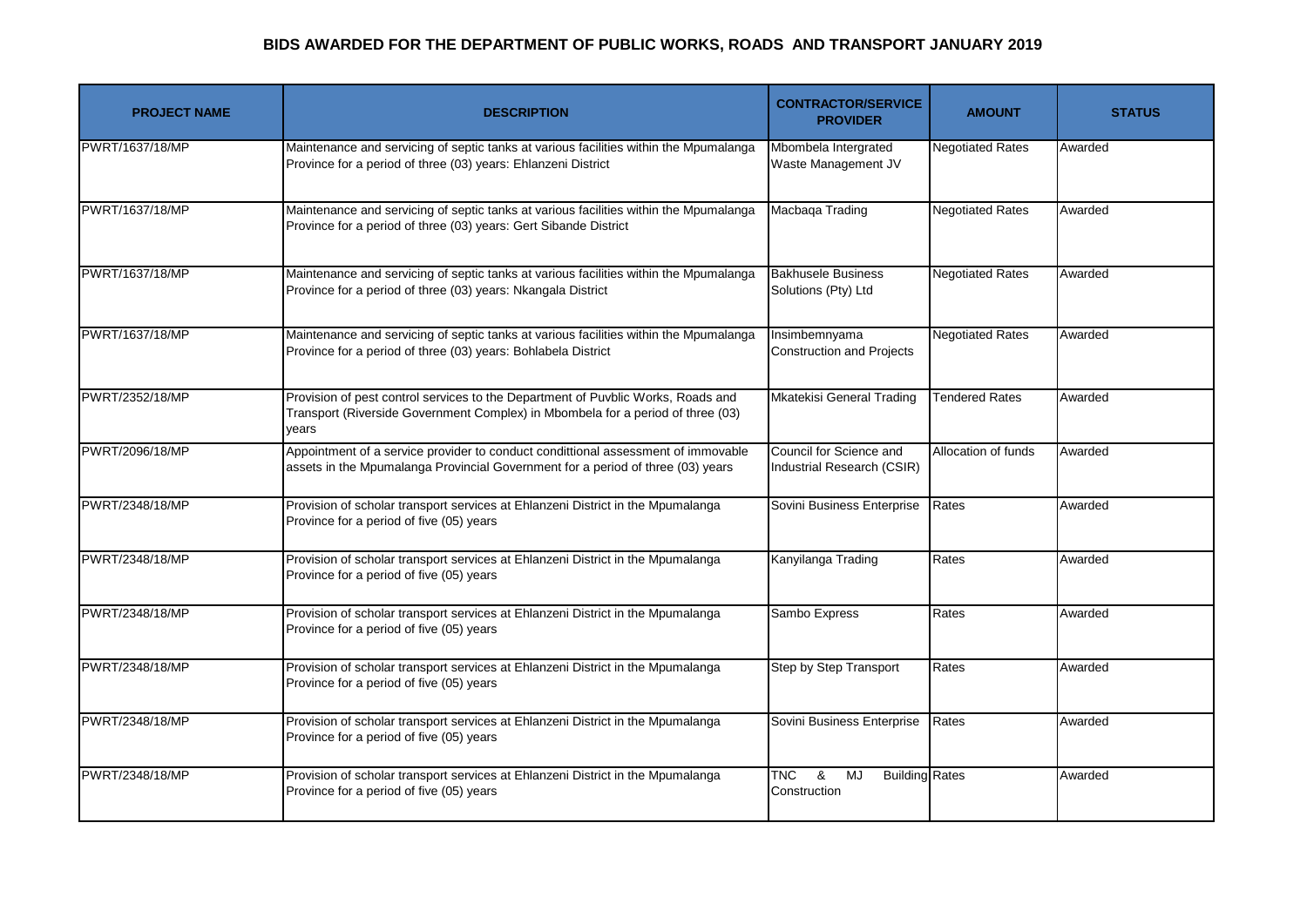| PWRT/2348/18/MP | Provision of scholar transport services at Ehlanzeni District in the Mpumalanga<br>Province for a period of five (05) years | Mbophakasithayi<br><b>Management Services</b>                        | Rates | Awarded |
|-----------------|-----------------------------------------------------------------------------------------------------------------------------|----------------------------------------------------------------------|-------|---------|
| PWRT/2348/18/MP | Provision of scholar transport services at Ehlanzeni District in the Mpumalanga<br>Province for a period of five (05) years | <b>MJNS General Trading</b>                                          | Rates | Awarded |
| PWRT/2348/18/MP | Provision of scholar transport services at Ehlanzeni District in the Mpumalanga<br>Province for a period of five (05) years | Epikaizoshade (Pty) Ltd                                              | Rates | Awarded |
| PWRT/2348/18/MP | Provision of scholar transport services at Ehlanzeni District in the Mpumalanga<br>Province for a period of five (05) years | Vumani Transport                                                     | Rates | Awarded |
| PWRT/2348/18/MP | Provision of scholar transport services at Ehlanzeni District in the Mpumalanga<br>Province for a period of five (05) years | <b>Phumis Travelling</b>                                             | Rates | Awarded |
| PWRT/2348/18/MP | Provision of scholar transport services at Ehlanzeni District in the Mpumalanga<br>Province for a period of five (05) years | Shongwe<br>$\overline{\text{SS}}$<br><b>General</b> Rates<br>Trading |       | Awarded |
| PWRT/2348/18/MP | Provision of scholar transport services at Ehlanzeni District in the Mpumalanga<br>Province for a period of five (05) years | <b>Bayile Investments</b>                                            | Rates | Awarded |
| PWRT/2348/18/MP | Provision of scholar transport services at Ehlanzeni District in the Mpumalanga<br>Province for a period of five (05) years | Lomhlangano Tours                                                    | Rates | Awarded |
| PWRT/2348/18/MP | Provision of scholar transport services at Ehlanzeni District in the Mpumalanga<br>Province for a period of five (05) years | Smephi Logistics                                                     | Rates | Awarded |
| PWRT/2348/18/MP | Provision of scholar transport services at Ehlanzeni District in the Mpumalanga<br>Province for a period of five (05) years | My Boet General Trading                                              | Rates | Awarded |
| PWRT/2348/18/MP | Provision of scholar transport services at Ehlanzeni District in the Mpumalanga<br>Province for a period of five (05) years | Asivakasheni Tours                                                   | Rates | Awarded |
| PWRT/2348/18/MP | Provision of scholar transport services at Ehlanzeni District in the Mpumalanga<br>Province for a period of five (05) years | Khanyilanga Tours                                                    | Rates | Awarded |
| PWRT/2348/18/MP | Provision of scholar transport services at Ehlanzeni District in the Mpumalanga<br>Province for a period of five (05) years | Vumani Transport                                                     | Rates | Awarded |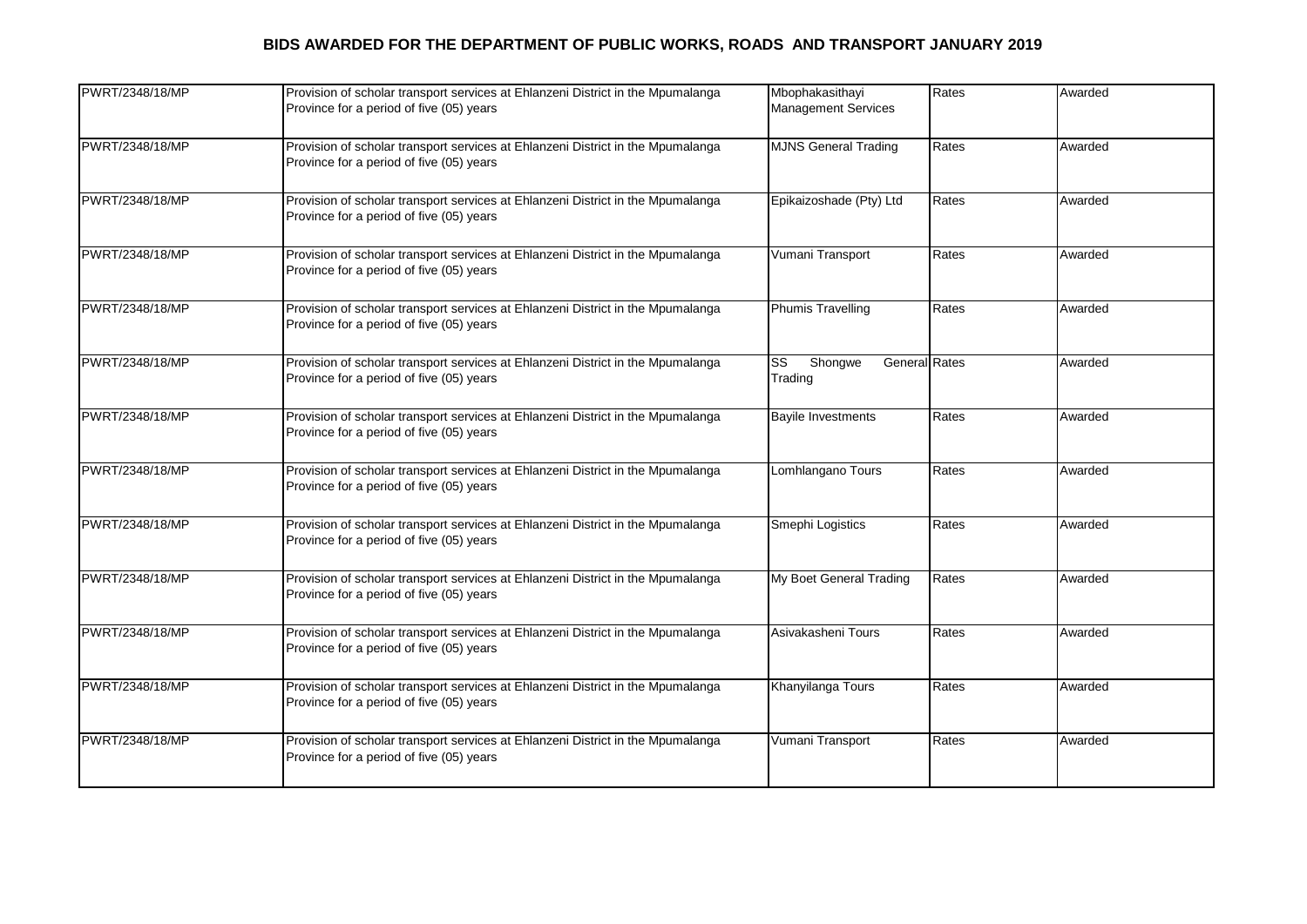| PWRT/2348/18/MP | Provision of scholar transport services at Ehlanzeni District in the Mpumalanga<br>Province for a period of five (05) years | Smephi Logistics                                               | Rates | Awarded |
|-----------------|-----------------------------------------------------------------------------------------------------------------------------|----------------------------------------------------------------|-------|---------|
| PWRT/2348/18/MP | Provision of scholar transport services at Ehlanzeni District in the Mpumalanga<br>Province for a period of five (05) years | Sambo Express                                                  | Rates | Awarded |
| PWRT/2348/18/MP | Provision of scholar transport services at Ehlanzeni District in the Mpumalanga<br>Province for a period of five (05) years | <b>TNC</b><br>&<br>MJ<br><b>Building Rates</b><br>Construction |       | Awarded |
| PWRT/2348/18/MP | Provision of scholar transport services at Ehlanzeni District in the Mpumalanga<br>Province for a period of five (05) years | Phumis' Travelling                                             | Rates | Awarded |
| PWRT/2348/18/MP | Provision of scholar transport services at Ehlanzeni District in the Mpumalanga<br>Province for a period of five (05) years | <b>MJNS General Trading</b>                                    | Rates | Awarded |
| PWRT/2348/18/MP | Provision of scholar transport services at Ehlanzeni District in the Mpumalanga<br>Province for a period of five (05) years | <b>Step by Step Transport</b>                                  | Rates | Awarded |
| PWRT/2348/18/MP | Provision of scholar transport services at Ehlanzeni District in the Mpumalanga<br>Province for a period of five (05) years | <b>SS Shongwe General</b>                                      | Rates | Awarded |
| PWRT/2348/18/MP | Provision of scholar transport services at Ehlanzeni District in the Mpumalanga<br>Province for a period of five (05) years | Vumani Transport                                               | Rates | Awarded |
| PWRT/2348/18/MP | Provision of scholar transport services at Ehlanzeni District in the Mpumalanga<br>Province for a period of five (05) years | Lomhlangano Tours                                              | Rates | Awarded |
| PWRT/2348/18/MP | Provision of scholar transport services at Ehlanzeni District in the Mpumalanga<br>Province for a period of five (05) years | Sovini Business Enterprise                                     | Rates | Awarded |
| PWRT/2348/18/MP | Provision of scholar transport services at Ehlanzeni District in the Mpumalanga<br>Province for a period of five (05) years | Mbophakasithayi<br><b>Management Services</b>                  | Rates | Awarded |
| PWRT/2348/18/MP | Provision of scholar transport services at Ehlanzeni District in the Mpumalanga<br>Province for a period of five (05) years | Smephi Logistics                                               | Rates | Awarded |
| PWRT/2349/18/MP | Provision of scholar transport services at Bohlabela District in the Mpumalanga<br>Province for a period of five (05) years | Shaun Holding Enterprise Rates<br>(Pty) Ltd                    |       | Awarded |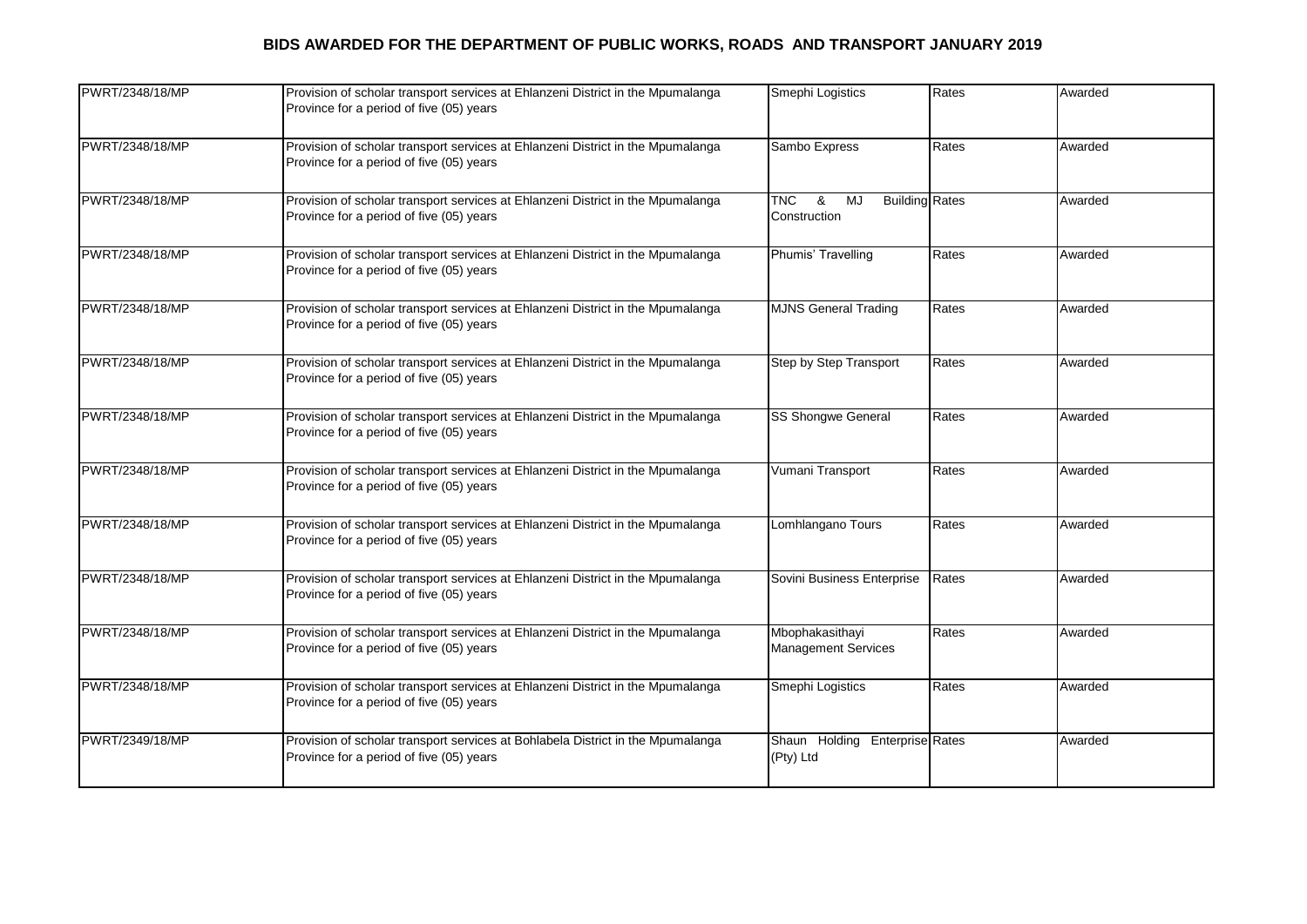| PWRT/2349/18/MP | Provision of scholar transport services at Bohlabela District in the Mpumalanga<br>Province for a period of five (05) years | Norman Luxury Tours      | Rates | Awarded |
|-----------------|-----------------------------------------------------------------------------------------------------------------------------|--------------------------|-------|---------|
| PWRT/2350/18/MP | Provision of scholar transport services at Nkangala District in the Mpumalanga<br>Province for a period of five (05) years  | Sicalakahle Trading      | Rates | Awarded |
| PWRT/2350/18/MP | Provision of scholar transport services at Nkangala District in the Mpumalanga<br>Province for a period of five (05) years  | <b>Ndimande Business</b> | Rates | Awarded |
| PWRT/2350/18/MP | Provision of scholar transport services at Nkangala District in the Mpumalanga<br>Province for a period of five (05) years  | Madlayedwa Trading       | Rates | Awarded |
| PWRT/2350/18/MP | Provision of scholar transport services at Nkangala District in the Mpumalanga<br>Province for a period of five (05) years  | Siyaqina Trading         | Rates | Awarded |
| PWRT/2350/18/MP | Provision of scholar transport services at Nkangala District in the Mpumalanga<br>Province for a period of five (05) years  | Vunani Investments       | Rates | Awarded |
| PWRT/2350/18/MP | Provision of scholar transport services at Nkangala District in the Mpumalanga<br>Province for a period of five (05) years  | Mashamplane Transport    | Rates | Awarded |
| PWRT/2350/18/MP | Provision of scholar transport services at Nkangala District in the Mpumalanga<br>Province for a period of five (05) years  | Sim and Sons Logistics   | Rates | Awarded |
| PWRT/2350/18/MP | Provision of scholar transport services at Nkangala District in the Mpumalanga<br>Province for a period of five (05) years  | Medeni Trading           | Rates | Awarded |
| PWRT/2350/18/MP | Provision of scholar transport services at Nkangala District in the Mpumalanga<br>Province for a period of five (05) years  | <b>Noponde Business</b>  | Rates | Awarded |
| PWRT/2350/18/MP | Provision of scholar transport services at Nkangala District in the Mpumalanga<br>Province for a period of five (05) years  | <b>Fairoff Trading</b>   | Rates | Awarded |
| PWRT/2350/18/MP | Provision of scholar transport services at Nkangala District in the Mpumalanga<br>Province for a period of five (05) years  | Juluka Construction      | Rates | Awarded |
| PWRT/2350/18/MP | Provision of scholar transport services at Nkangala District in the Mpumalanga<br>Province for a period of five (05) years  | Zamokuhle Business       | Rates | Awarded |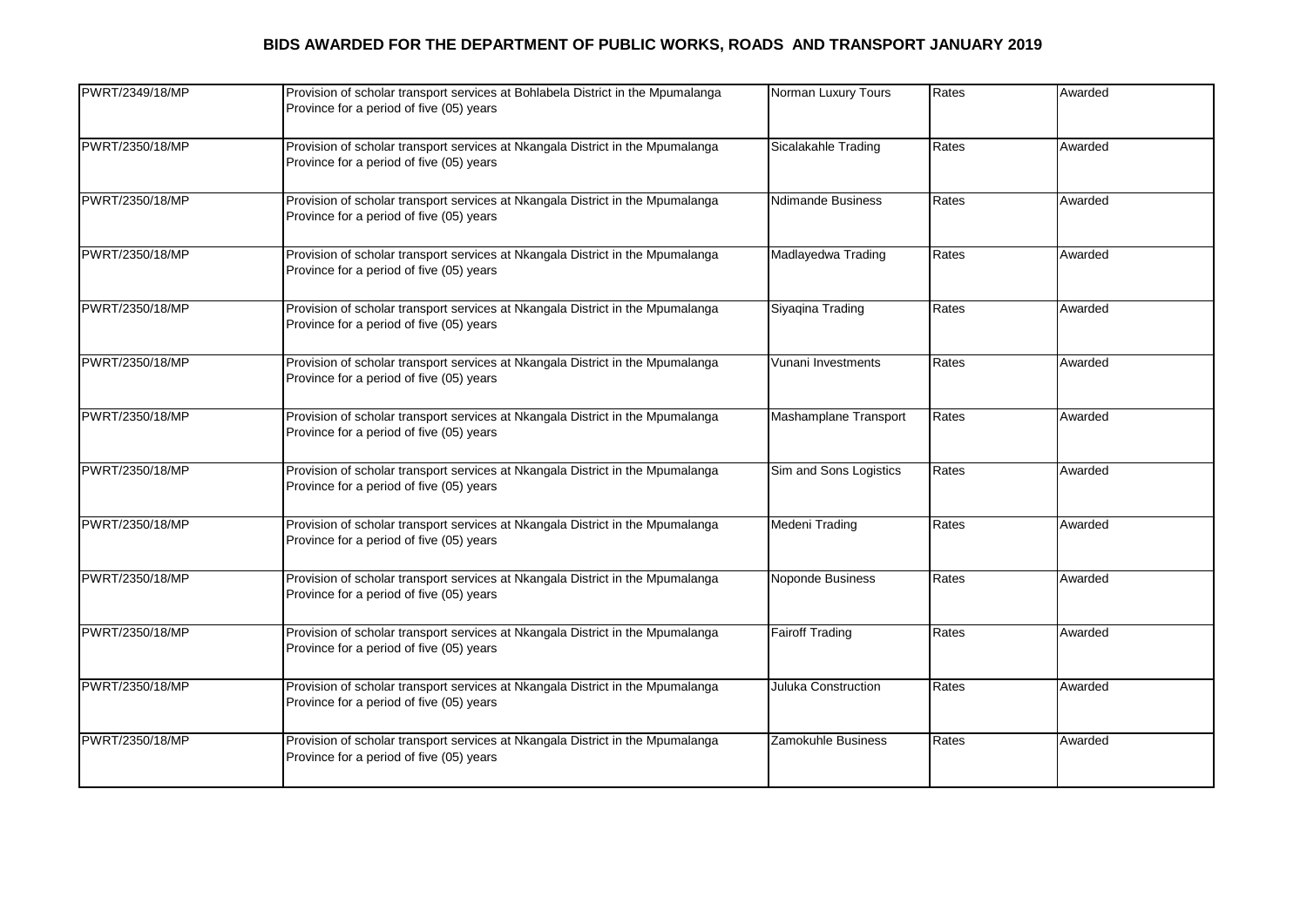| PWRT/2350/18/MP | Provision of scholar transport services at Nkangala District in the Mpumalanga<br>Province for a period of five (05) years | <b>Bayile Investments</b>                      | Rates | Awarded |
|-----------------|----------------------------------------------------------------------------------------------------------------------------|------------------------------------------------|-------|---------|
| PWRT/2350/18/MP | Provision of scholar transport services at Nkangala District in the Mpumalanga<br>Province for a period of five (05) years | Lindithemba Transport                          | Rates | Awarded |
| PWRT/2350/18/MP | Provision of scholar transport services at Nkangala District in the Mpumalanga<br>Province for a period of five (05) years | Siyagina Trading                               | Rates | Awarded |
| PWRT/2350/18/MP | Provision of scholar transport services at Nkangala District in the Mpumalanga<br>Province for a period of five (05) years | Zaloe Trading                                  | Rates | Awarded |
| PWRT/2350/18/MP | Provision of scholar transport services at Nkangala District in the Mpumalanga<br>Province for a period of five (05) years | Medeni Trading                                 | Rates | Awarded |
| PWRT/2350/18/MP | Provision of scholar transport services at Nkangala District in the Mpumalanga<br>Province for a period of five (05) years | Momotho<br><b>Business Rates</b><br>Enterprise |       | Awarded |
| PWRT/2350/18/MP | Provision of scholar transport services at Nkangala District in the Mpumalanga<br>Province for a period of five (05) years | Sijaga Trading                                 | Rates | Awarded |
| PWRT/2350/18/MP | Provision of scholar transport services at Nkangala District in the Mpumalanga<br>Province for a period of five (05) years | <b>Business Rates</b><br>Momotho<br>Enterprise |       | Awarded |
| PWRT/2350/18/MP | Provision of scholar transport services at Nkangala District in the Mpumalanga<br>Province for a period of five (05) years | Dudu and Slbusiso                              | Rates | Awarded |
| PWRT/2350/18/MP | Provision of scholar transport services at Nkangala District in the Mpumalanga<br>Province for a period of five (05) years | Dorezzini Rates<br>Captain<br>Investment       |       | Awarded |
| PWRT/2350/18/MP | Provision of scholar transport services at Nkangala District in the Mpumalanga<br>Province for a period of five (05) years | A N Yende Transport                            | Rates | Awarded |
| PWRT/2350/18/MP | Provision of scholar transport services at Nkangala District in the Mpumalanga<br>Province for a period of five (05) years | Vunani Investments                             | Rates | Awarded |
| PWRT/2350/18/MP | Provision of scholar transport services at Nkangala District in the Mpumalanga<br>Province for a period of five (05) years | Gotonya Construction                           | Rates | Awarded |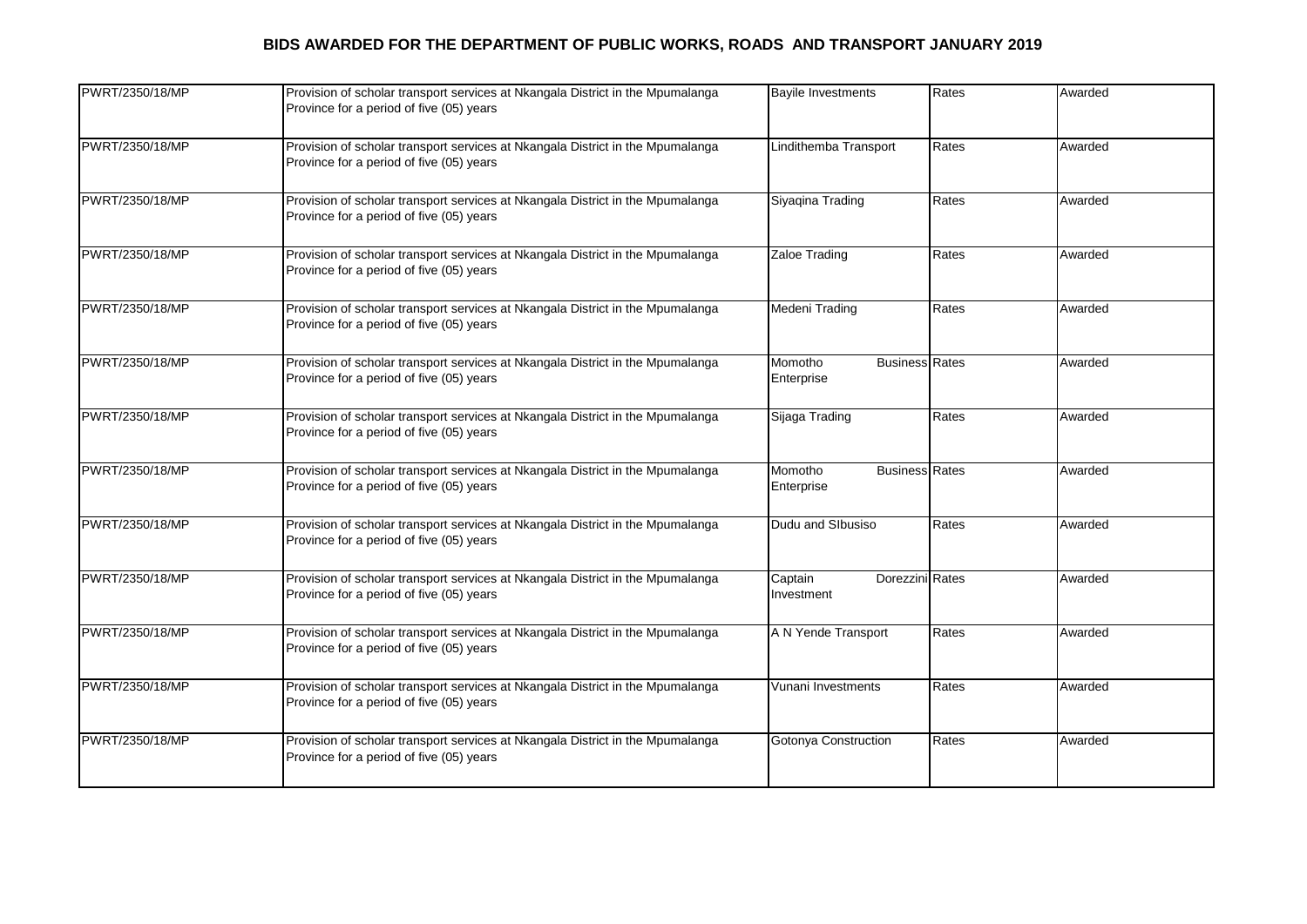| PWRT/2350/18/MP | Provision of scholar transport services at Nkangala District in the Mpumalanga<br>Province for a period of five (05) years | Salakahle<br><b>Business Rates</b><br>Enterprise |       | Awarded |
|-----------------|----------------------------------------------------------------------------------------------------------------------------|--------------------------------------------------|-------|---------|
| PWRT/2350/18/MP | Provision of scholar transport services at Nkangala District in the Mpumalanga<br>Province for a period of five (05) years | Lesro Couches                                    | Rates | Awarded |
| PWRT/2350/18/MP | Provision of scholar transport services at Nkangala District in the Mpumalanga<br>Province for a period of five (05) years | Madodos Trading                                  | Rates | Awarded |
| PWRT/2350/18/MP | Provision of scholar transport services at Nkangala District in the Mpumalanga<br>Province for a period of five (05) years | Ngezankhethu Trading                             | Rates | Awarded |
| PWRT/2350/18/MP | Provision of scholar transport services at Nkangala District in the Mpumalanga<br>Province for a period of five (05) years | V & E Projects                                   | Rates | Awarded |
| PWRT/2350/18/MP | Provision of scholar transport services at Nkangala District in the Mpumalanga<br>Province for a period of five (05) years | <b>Ndimane Business</b>                          | Rates | Awarded |
| PWRT/2350/18/MP | Provision of scholar transport services at Nkangala District in the Mpumalanga<br>Province for a period of five (05) years | Ice Dudu                                         | Rates | Awarded |
| PWRT/2350/18/MP | Provision of scholar transport services at Nkangala District in the Mpumalanga<br>Province for a period of five (05) years | Mbungiswa Transport                              | Rates | Awarded |
| PWRT/2350/18/MP | Provision of scholar transport services at Nkangala District in the Mpumalanga<br>Province for a period of five (05) years | Sokza Construction                               | Rates | Awarded |
| PWRT/2350/18/MP | Provision of scholar transport services at Nkangala District in the Mpumalanga<br>Province for a period of five (05) years | Kwena Madiba                                     | Rates | Awarded |
| PWRT/2350/18/MP | Provision of scholar transport services at Nkangala District in the Mpumalanga<br>Province for a period of five (05) years | Madodos Trading                                  | Rates | Awarded |
| PWRT/2350/18/MP | Provision of scholar transport services at Nkangala District in the Mpumalanga<br>Province for a period of five (05) years | Lesro Coaches                                    | Rates | Awarded |
| PWRT/2350/18/MP | Provision of scholar transport services at Nkangala District in the Mpumalanga<br>Province for a period of five (05) years | Madlayedwa Transport                             | Rates | Awarded |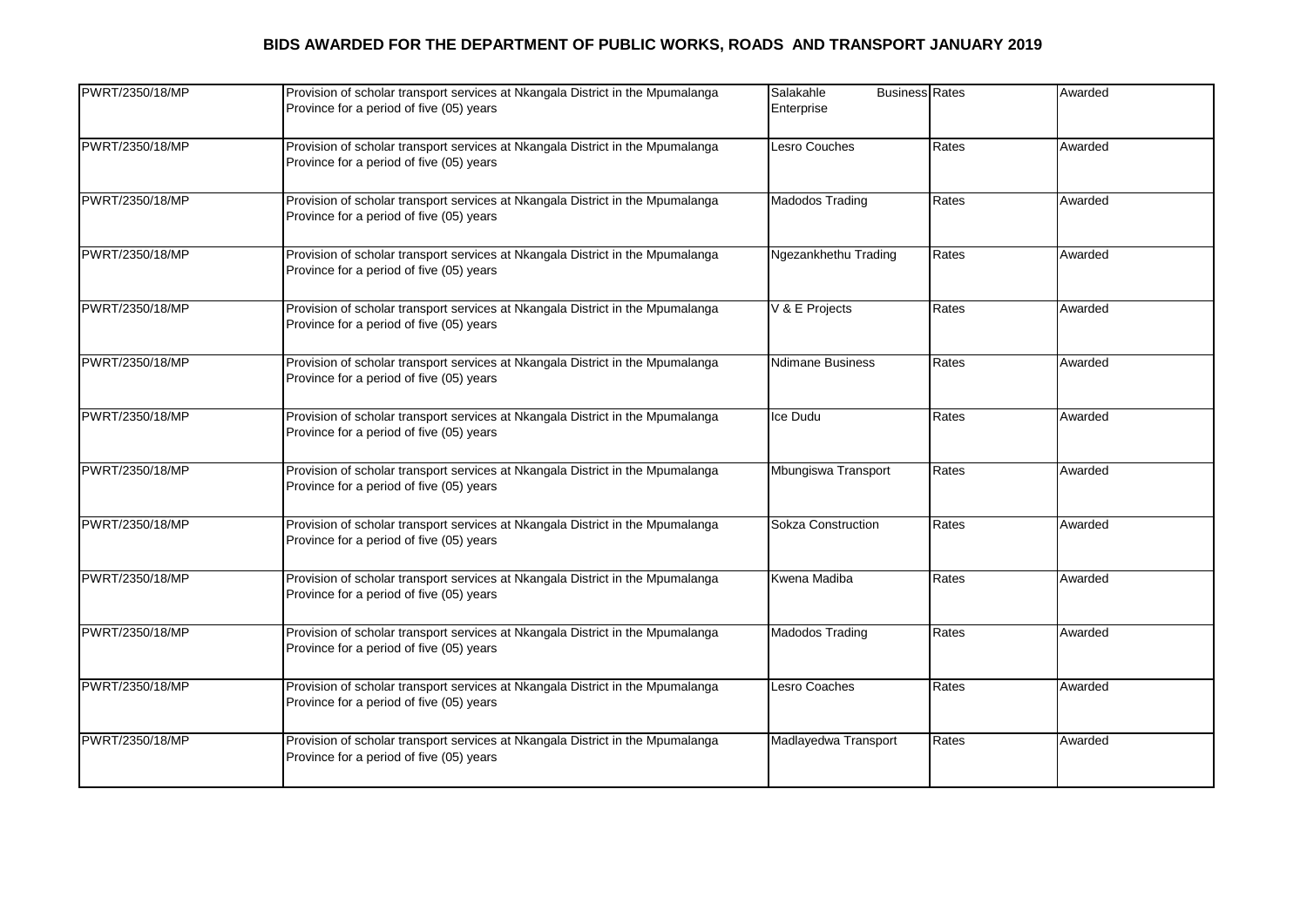| PWRT/2350/18/MP | Provision of scholar transport services at Nkangala District in the Mpumalanga<br>Province for a period of five (05) years | Mkomdela's Trading        | Rates | Awarded |
|-----------------|----------------------------------------------------------------------------------------------------------------------------|---------------------------|-------|---------|
| PWRT/2350/18/MP | Provision of scholar transport services at Nkangala District in the Mpumalanga<br>Province for a period of five (05) years | <b>Bayile Investments</b> | Rates | Awarded |
| PWRT/2350/18/MP | Provision of scholar transport services at Nkangala District in the Mpumalanga<br>Province for a period of five (05) years | Mbungiswa Transport       | Rates | Awarded |
| PWRT/2350/18/MP | Provision of scholar transport services at Nkangala District in the Mpumalanga<br>Province for a period of five (05) years | Sim and Sons              | Rates | Awarded |
| PWRT/2350/18/MP | Provision of scholar transport services at Nkangala District in the Mpumalanga<br>Province for a period of five (05) years | Sesana Projects           | Rates | Awarded |
| PWRT/2350/18/MP | Provision of scholar transport services at Nkangala District in the Mpumalanga<br>Province for a period of five (05) years | Madodos Trading           | Rates | Awarded |
| PWRT/2350/18/MP | Provision of scholar transport services at Nkangala District in the Mpumalanga<br>Province for a period of five (05) years | Sesana Projects           | Rates | Awarded |
| PWRT/2350/18/MP | Provision of scholar transport services at Nkangala District in the Mpumalanga<br>Province for a period of five (05) years | Phindi Ungene Trading     | Rates | Awarded |
| PWRT/2350/18/MP | Provision of scholar transport services at Nkangala District in the Mpumalanga<br>Province for a period of five (05) years | Sijaga Trading            | Rates | Awarded |
| PWRT/2350/18/MP | Provision of scholar transport services at Nkangala District in the Mpumalanga<br>Province for a period of five (05) years | Hlokohloko                | Rates | Awarded |
| PWRT/2350/18/MP | Provision of scholar transport services at Nkangala District in the Mpumalanga<br>Province for a period of five (05) years | Sega Indedema             | Rates | Awarded |
| PWRT/2350/18/MP | Provision of scholar transport services at Nkangala District in the Mpumalanga<br>Province for a period of five (05) years | Zinde Investments JV      | Rates | Awarded |
| PWRT/2350/18/MP | Provision of scholar transport services at Nkangala District in the Mpumalanga<br>Province for a period of five (05) years | Mbugiswa Transport        | Rates | Awarded |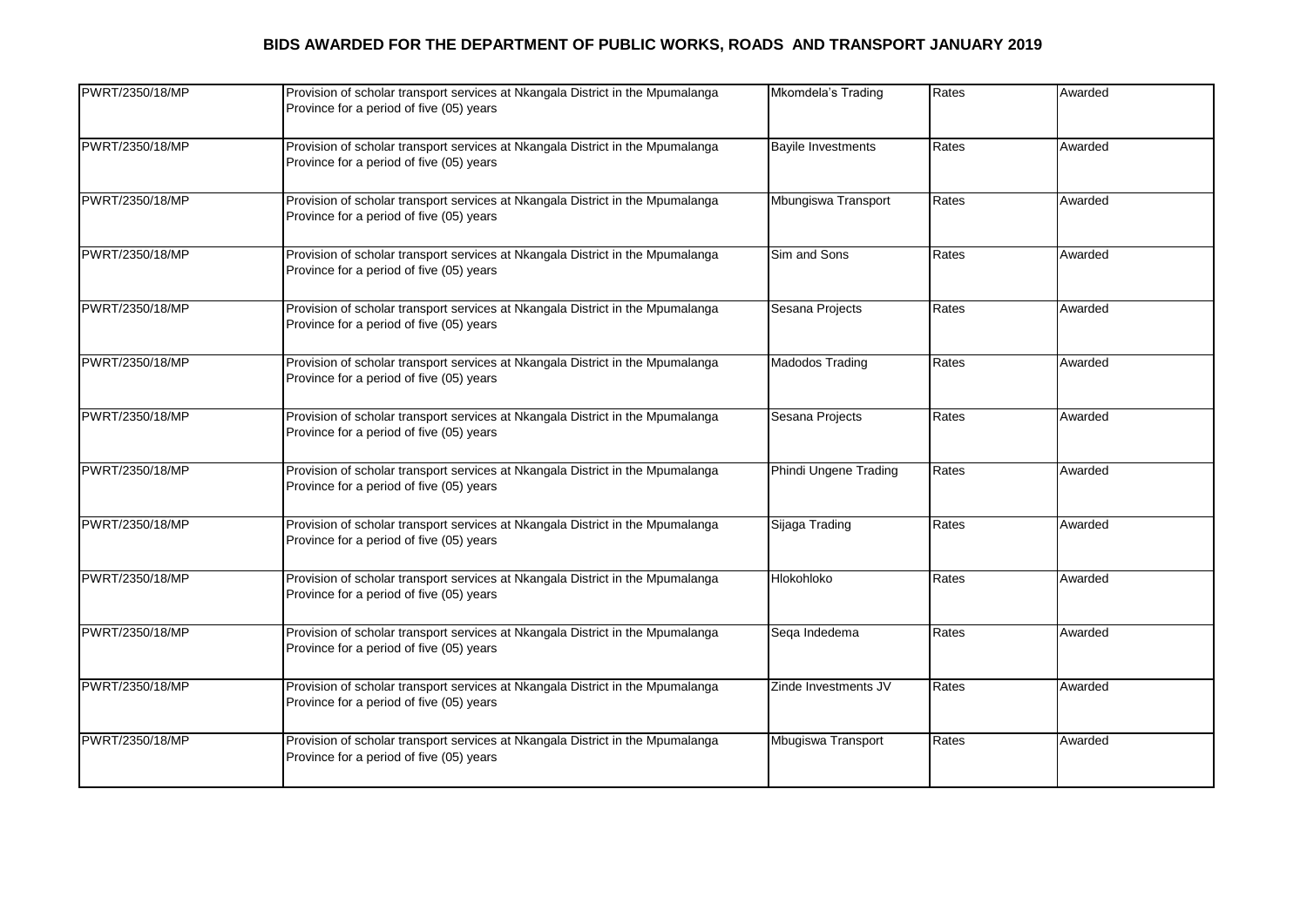| PWRT/2350/18/MP | Provision of scholar transport services at Nkangala District in the Mpumalanga<br>Province for a period of five (05) years | Siyakhaya Business              | Rates | Awarded |
|-----------------|----------------------------------------------------------------------------------------------------------------------------|---------------------------------|-------|---------|
| PWRT/2350/18/MP | Provision of scholar transport services at Nkangala District in the Mpumalanga<br>Province for a period of five (05) years | Izithembiso Zonke Trading       | Rates | Awarded |
| PWRT/2350/18/MP | Provision of scholar transport services at Nkangala District in the Mpumalanga<br>Province for a period of five (05) years | Boresela Trading                | Rates | Awarded |
| PWRT/2350/18/MP | Provision of scholar transport services at Nkangala District in the Mpumalanga<br>Province for a period of five (05) years | Madodos Trading                 | Rates | Awarded |
| PWRT/2350/18/MP | Provision of scholar transport services at Nkangala District in the Mpumalanga<br>Province for a period of five (05) years | Insimbenyama Construction Rates |       | Awarded |
| PWRT/2350/18/MP | Provision of scholar transport services at Nkangala District in the Mpumalanga<br>Province for a period of five (05) years | Mbungiswa Transport             | Rates | Awarded |
| PWRT/2350/18/MP | Provision of scholar transport services at Nkangala District in the Mpumalanga<br>Province for a period of five (05) years | Gotonya Construction            | Rates | Awarded |
| PWRT/2350/18/MP | Provision of scholar transport services at Nkangala District in the Mpumalanga<br>Province for a period of five (05) years | A N Yende                       | Rates | Awarded |
| PWRT/2350/18/MP | Provision of scholar transport services at Nkangala District in the Mpumalanga<br>Province for a period of five (05) years | Sijaga Trading                  | Rates | Awarded |
| PWRT/2350/18/MP | Provision of scholar transport services at Nkangala District in the Mpumalanga<br>Province for a period of five (05) years | Phetha Trading                  | Rates | Awarded |
| PWRT/2350/18/MP | Provision of scholar transport services at Nkangala District in the Mpumalanga<br>Province for a period of five (05) years | Kwena Madiba                    | Rates | Awarded |
| PWRT/2350/18/MP | Provision of scholar transport services at Nkangala District in the Mpumalanga<br>Province for a period of five (05) years | Dintsi and Sons                 | Rates | Awarded |
| PWRT/2350/18/MP | Provision of scholar transport services at Nkangala District in the Mpumalanga<br>Province for a period of five (05) years | Zinde Investment JV             | Rates | Awarded |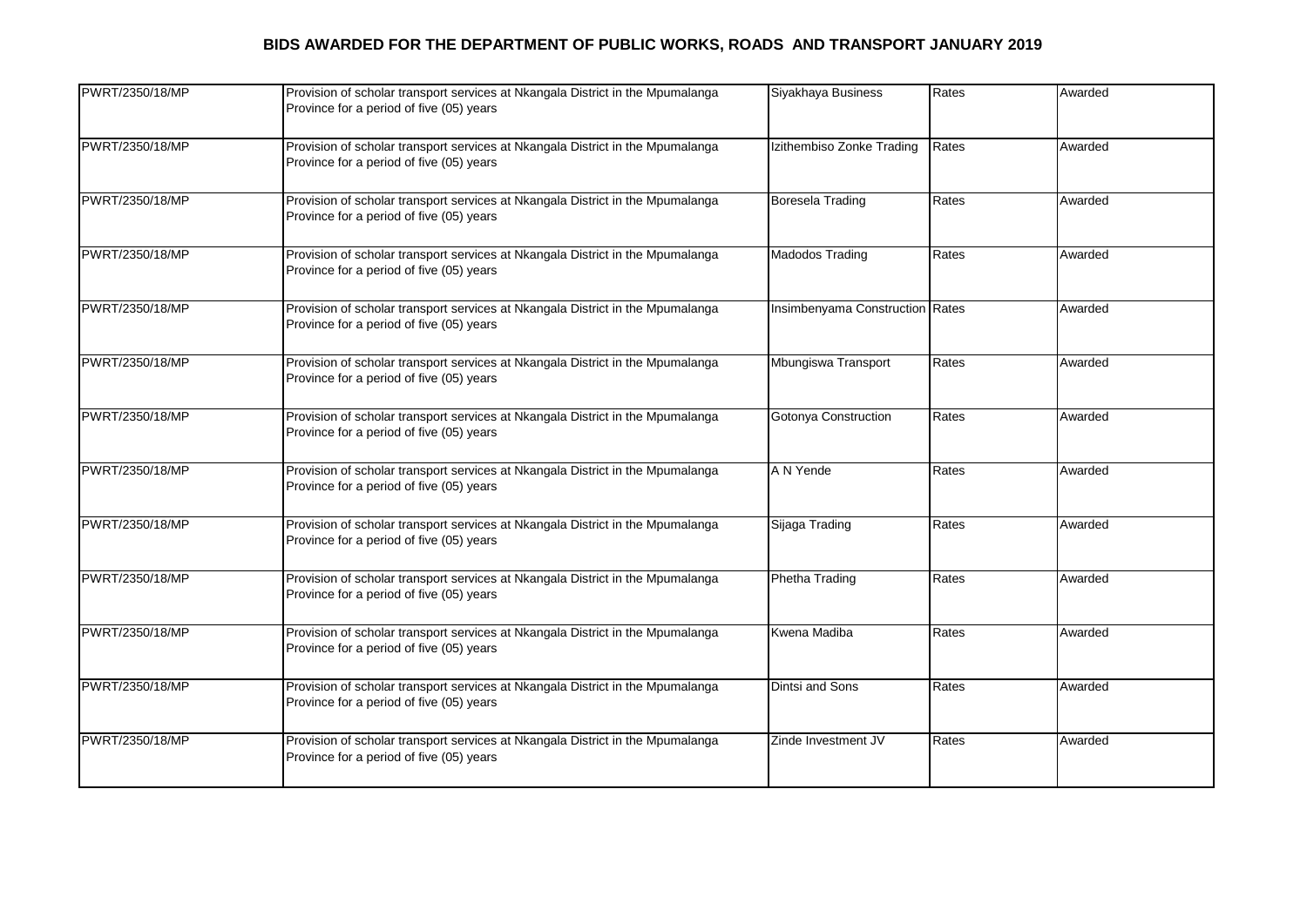| PWRT/2350/18/MP | Provision of scholar transport services at Nkangala District in the Mpumalanga<br>Province for a period of five (05) years | Kwena Madiba                                    | Rates | Awarded |
|-----------------|----------------------------------------------------------------------------------------------------------------------------|-------------------------------------------------|-------|---------|
| PWRT/2350/18/MP | Provision of scholar transport services at Nkangala District in the Mpumalanga<br>Province for a period of five (05) years | Phindi Ungene Trading                           | Rates | Awarded |
| PWRT/2350/18/MP | Provision of scholar transport services at Nkangala District in the Mpumalanga<br>Province for a period of five (05) years | <b>Fairoff Trading</b>                          | Rates | Awarded |
| PWRT/2350/18/MP | Provision of scholar transport services at Nkangala District in the Mpumalanga<br>Province for a period of five (05) years | Sjavu Info                                      | Rates | Awarded |
| PWRT/2350/18/MP | Provision of scholar transport services at Nkangala District in the Mpumalanga<br>Province for a period of five (05) years | <b>Boresela Business</b>                        | Rates | Awarded |
| PWRT/2350/18/MP | Provision of scholar transport services at Nkangala District in the Mpumalanga<br>Province for a period of five (05) years | <b>Mkomdela's Trading</b>                       | Rates | Awarded |
| PWRT/2350/18/MP | Provision of scholar transport services at Nkangala District in the Mpumalanga<br>Province for a period of five (05) years | Mahlo Ke Diala                                  | Rates | Awarded |
| PWRT/2350/18/MP | Provision of scholar transport services at Nkangala District in the Mpumalanga<br>Province for a period of five (05) years | Kwena madiba                                    | Rates | Awarded |
| PWRT/2350/18/MP | Provision of scholar transport services at Nkangala District in the Mpumalanga<br>Province for a period of five (05) years | Hlokohloko                                      | Rates | Awarded |
| PWRT/2350/18/MP | Provision of scholar transport services at Nkangala District in the Mpumalanga<br>Province for a period of five (05) years | <b>Bloms Kitchen</b>                            | Rates | Awarded |
| PWRT/2350/18/MP | Provision of scholar transport services at Nkangala District in the Mpumalanga<br>Province for a period of five (05) years | Mashamplane Transport                           | Rates | Awarded |
| PWRT/2350/18/MP | Provision of scholar transport services at Nkangala District in the Mpumalanga<br>Province for a period of five (05) years | Madiba<br><b>Luxury Rates</b><br>Kwena<br>Tours |       | Awarded |
| PWRT/2350/18/MP | Provision of scholar transport services at Nkangala District in the Mpumalanga<br>Province for a period of five (05) years | Zinde Investments JV                            | Rates | Awarded |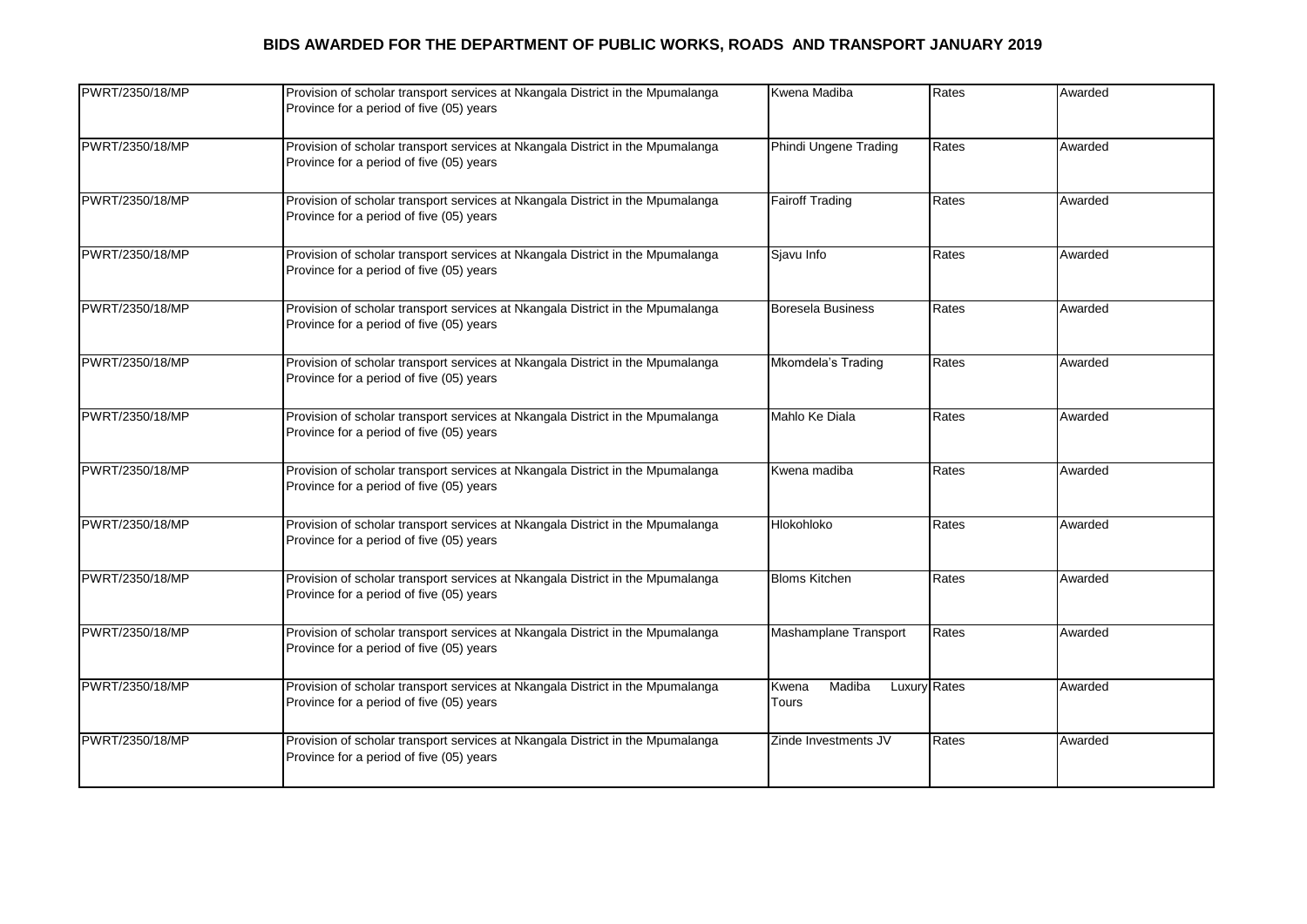| PWRT/2350/18/MP | Provision of scholar transport services at Nkangala District in the Mpumalanga<br>Province for a period of five (05) years | Dorezzini Rates<br>Captain<br>Investments       |       | Awarded |
|-----------------|----------------------------------------------------------------------------------------------------------------------------|-------------------------------------------------|-------|---------|
| PWRT/2350/18/MP | Provision of scholar transport services at Nkangala District in the Mpumalanga<br>Province for a period of five (05) years | Sesana Projects                                 | Rates | Awarded |
| PWRT/2350/18/MP | Provision of scholar transport services at Nkangala District in the Mpumalanga<br>Province for a period of five (05) years | <b>Information Rates</b><br>Sjavu<br>Technology |       | Awarded |
| PWRT/2350/18/MP | Provision of scholar transport services at Nkangala District in the Mpumalanga<br>Province for a period of five (05) years | Hlokohloko                                      | Rates | Awarded |
| PWRT/2350/18/MP | Provision of scholar transport services at Nkangala District in the Mpumalanga<br>Province for a period of five (05) years | Gotonya Construction                            | Rates | Awarded |
| PWRT/2350/18/MP | Provision of scholar transport services at Nkangala District in the Mpumalanga<br>Province for a period of five (05) years | Sicalakahle Trading                             | Rates | Awarded |
| PWRT/2350/18/MP | Provision of scholar transport services at Nkangala District in the Mpumalanga<br>Province for a period of five (05) years | Madodo's                                        | Rates | Awarded |
| PWRT/2350/18/MP | Provision of scholar transport services at Nkangala District in the Mpumalanga<br>Province for a period of five (05) years | Salakahle Business                              | Rates | Awarded |
| PWRT/2350/18/MP | Provision of scholar transport services at Nkangala District in the Mpumalanga<br>Province for a period of five (05) years | Zamokuhle Business                              | Rates | Awarded |
| PWRT/2350/18/MP | Provision of scholar transport services at Nkangala District in the Mpumalanga<br>Province for a period of five (05) years | <b>Fairoff Trading</b>                          | Rates | Awarded |
| PWRT/2350/18/MP | Provision of scholar transport services at Nkangala District in the Mpumalanga<br>Province for a period of five (05) years | <b>Bunduso Trading</b>                          | Rates | Awarded |
| PWRT/2350/18/MP | Provision of scholar transport services at Nkangala District in the Mpumalanga<br>Province for a period of five (05) years | <b>Bayle Investments</b>                        | Rates | Awarded |
| PWRT/2350/18/MP | Provision of scholar transport services at Nkangala District in the Mpumalanga<br>Province for a period of five (05) years | Madiba<br>Luxury Rates<br>Kwena<br>Tours        |       | Awarded |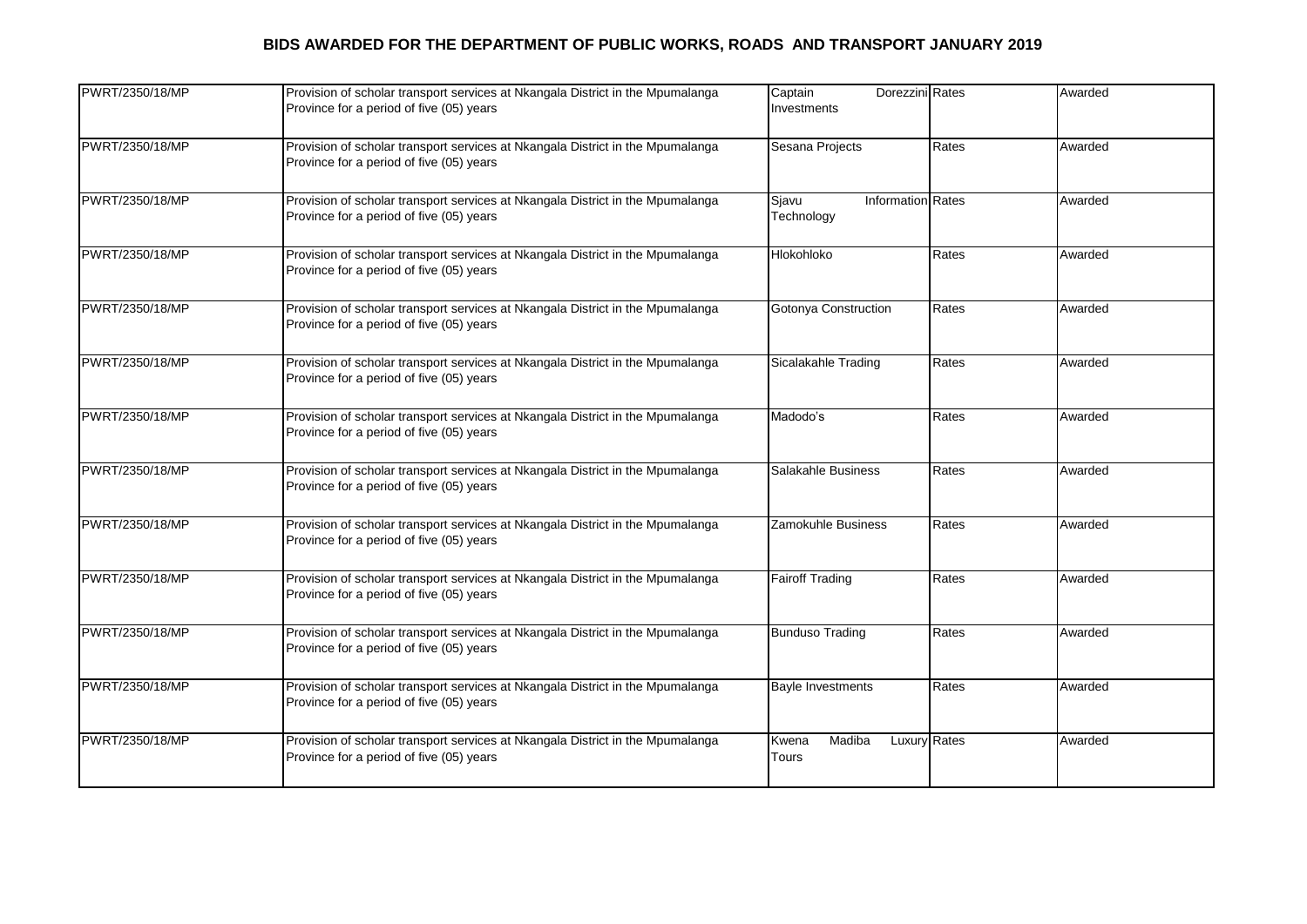| PWRT/2350/18/MP | Provision of scholar transport services at Nkangala District in the Mpumalanga<br>Province for a period of five (05) years | Phetha Trading                  | Rates | Awarded |
|-----------------|----------------------------------------------------------------------------------------------------------------------------|---------------------------------|-------|---------|
| PWRT/2350/18/MP | Provision of scholar transport services at Nkangala District in the Mpumalanga<br>Province for a period of five (05) years | Zamane Transport Services Rates |       | Awarded |
| PWRT/2350/18/MP | Provision of scholar transport services at Nkangala District in the Mpumalanga<br>Province for a period of five (05) years | Rapid Dawn 1222 cc              | Rates | Awarded |
| PWRT/2350/18/MP | Provision of scholar transport services at Nkangala District in the Mpumalanga<br>Province for a period of five (05) years | Salakahle Business              | Rates | Awarded |
| PWRT/2350/18/MP | Provision of scholar transport services at Nkangala District in the Mpumalanga<br>Province for a period of five (05) years | Phetha Trading                  | Rates | Awarded |
| PWRT/2350/18/MP | Provision of scholar transport services at Nkangala District in the Mpumalanga<br>Province for a period of five (05) years | Zinde Investment JV             | Rates | Awarded |
| PWRT/2350/18/MP | Provision of scholar transport services at Nkangala District in the Mpumalanga<br>Province for a period of five (05) years | Madodos Trading                 | Rates | Awarded |
| PWRT/2350/18/MP | Provision of scholar transport services at Nkangala District in the Mpumalanga<br>Province for a period of five (05) years | Kwena Madiba                    | Rates | Awarded |
| PWRT/2350/18/MP | Provision of scholar transport services at Nkangala District in the Mpumalanga<br>Province for a period of five (05) years | <b>Boresela Trading</b>         | Rates | Awarded |
| PWRT/2350/18/MP | Provision of scholar transport services at Nkangala District in the Mpumalanga<br>Province for a period of five (05) years | Zinde Investments JV            | Rates | Awarded |
| PWRT/2350/18/MP | Provision of scholar transport services at Nkangala District in the Mpumalanga<br>Province for a period of five (05) years | <b>Bayile Investments</b>       | Rates | Awarded |
| PWRT/2350/18/MP | Provision of scholar transport services at Nkangala District in the Mpumalanga<br>Province for a period of five (05) years | Sega Indedema                   | Rates | Awarded |
| PWRT/2350/18/MP | Provision of scholar transport services at Nkangala District in the Mpumalanga<br>Province for a period of five (05) years | Sokza Construction              | Rates | Awarded |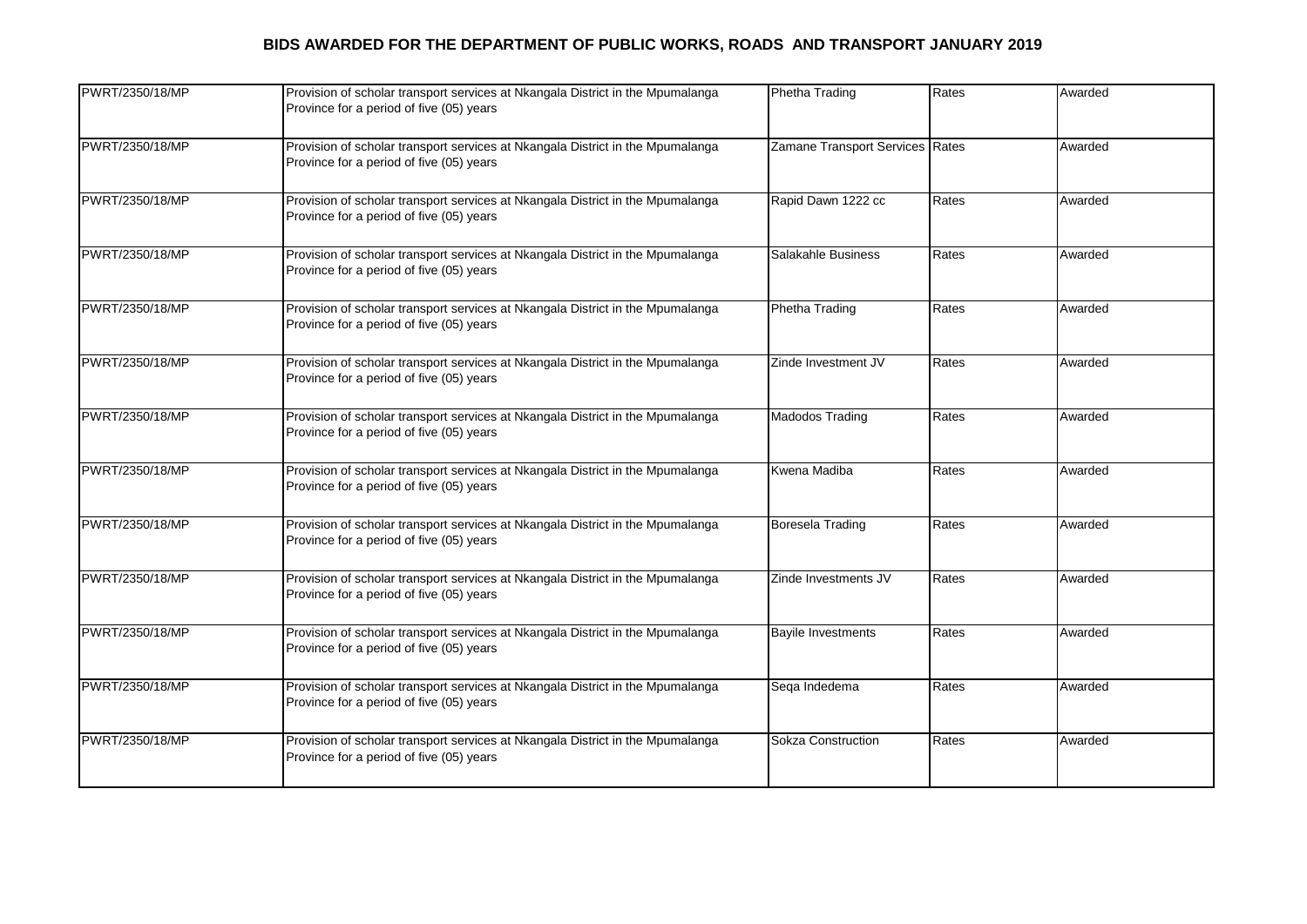| PWRT/2350/18/MP | Provision of scholar transport services at Nkangala District in the Mpumalanga<br>Province for a period of five (05) years | Gotonya Construction                            | Rates | Awarded |
|-----------------|----------------------------------------------------------------------------------------------------------------------------|-------------------------------------------------|-------|---------|
| PWRT/2350/18/MP | Provision of scholar transport services at Nkangala District in the Mpumalanga<br>Province for a period of five (05) years | Vunani Investments                              | Rates | Awarded |
| PWRT/2350/18/MP | Provision of scholar transport services at Nkangala District in the Mpumalanga<br>Province for a period of five (05) years | Lesro Coaches                                   | Rates | Awarded |
| PWRT/2350/18/MP | Provision of scholar transport services at Nkangala District in the Mpumalanga<br>Province for a period of five (05) years | Dorezzini Rates<br>Captain<br>Investments       |       | Awarded |
| PWRT/2350/18/MP | Provision of scholar transport services at Nkangala District in the Mpumalanga<br>Province for a period of five (05) years | <b>Luxury Rates</b><br>Madiba<br>Kwena<br>Tours |       | Awarded |
| PWRT/2350/18/MP | Provision of scholar transport services at Nkangala District in the Mpumalanga<br>Province for a period of five (05) years | <b>Business Rates</b><br>Momotho<br>Enterprise  |       | Awarded |
| PWRT/2350/18/MP | Provision of scholar transport services at Nkangala District in the Mpumalanga<br>Province for a period of five (05) years | <b>GS Fencing</b>                               | Rates | Awarded |
| PWRT/2350/18/MP | Provision of scholar transport services at Nkangala District in the Mpumalanga<br>Province for a period of five (05) years | <b>Bunduso</b>                                  | Rates | Awarded |
| PWRT/2350/18/MP | Provision of scholar transport services at Nkangala District in the Mpumalanga<br>Province for a period of five (05) years | Mkomdela's Trading                              | Rates | Awarded |
| PWRT/2350/18/MP | Provision of scholar transport services at Nkangala District in the Mpumalanga<br>Province for a period of five (05) years | Ndimande<br><b>Business Rates</b><br>Enterprise |       | Awarded |
| PWRT/2350/18/MP | Provision of scholar transport services at Nkangala District in the Mpumalanga<br>Province for a period of five (05) years | Mdlayedwa Transport                             | Rates | Awarded |
| PWRT/2350/18/MP | Provision of scholar transport services at Nkangala District in the Mpumalanga<br>Province for a period of five (05) years | Zumane Transport Services Rates                 |       | Awarded |
| PWRT/2350/18/MP | Provision of scholar transport services at Nkangala District in the Mpumalanga<br>Province for a period of five (05) years | Sim and Sons Construction Rates                 |       | Awarded |